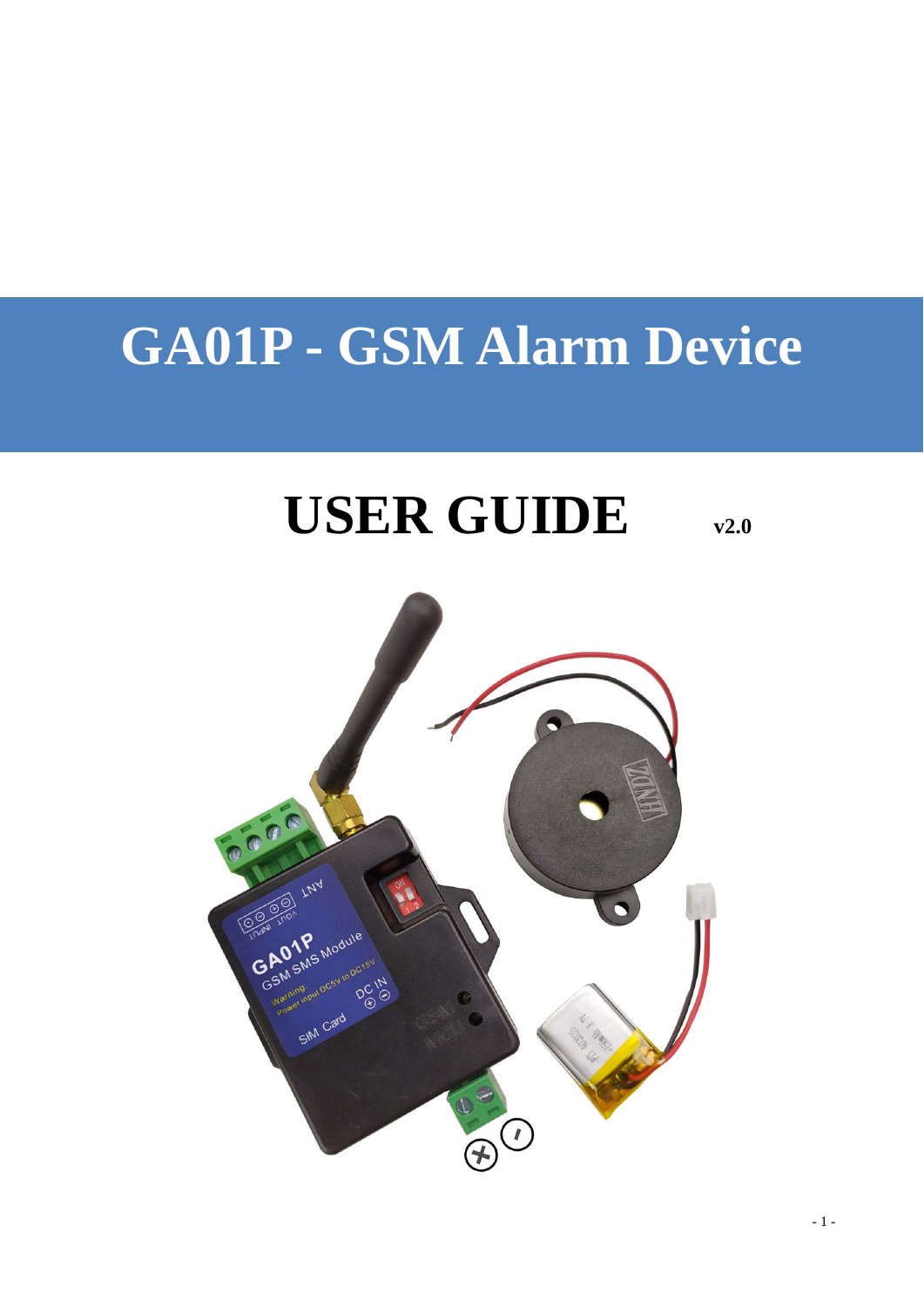# *Product description*

GA01P is a simple & easy to use GSM alarm box which sends SMS and calls you in case of alarm events. Alarm event occurs in case of port input status changes. Also GA01P has a rechargeable battery inside for main power supply failure report.

The battery may be placed outside the box for shipping security reasons, the user needs to manually unscrew the two mounting screws on the back of the box and insert the battery into a two-pin white plug on the internal circuit board

- . Only a local GSM SIM card is required to operate the device;
- . "DIP SWITCH " is used for programming and Battery ON or OFF;
- . Power on GA01P with DC5V-15V DC power adapter (Standard DC12V / Current  $\geq 1$ A)
- . Battery is used for power failure alarm. After the alarm, device will go to sleep to save power.



When IN1 input is shorted to GND, then will trigger the alarm

VOUT is a controlled voltage output that can be used to connect to the siren.

(DC power supply voltage also is output to the VOUT for siren,so should select the suitable power input voltage,that should also be suitable for the operation of Siren )

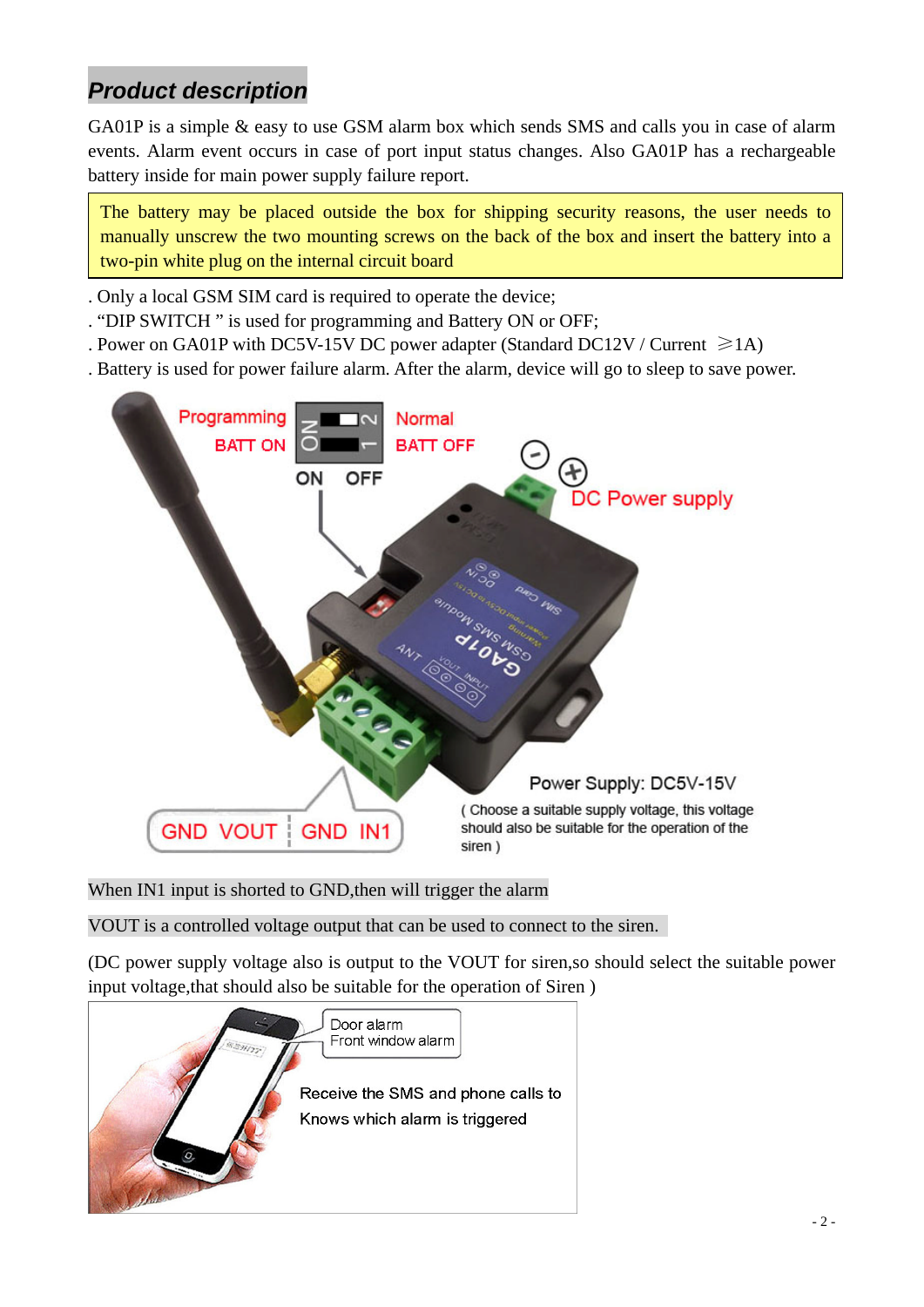# *Start to program the device with simple SMS command*

STEP1 : Power on the device

- 1. Slide the DIP Switch **NO.2** to ON position for SMS programming (The first 3 minutes after powered on,User also can send the SMS command to program)
- 2. Power On with DC5-15V (Normally,we use DC12V/1A power adapter)
- 3. MCU LED will start to blink
- 4. GSM LED start to blink with fast flashing around two times per second
- 5. After connected to the GSM net, GSM LED will blink slowly once very two seconds

#### STEP2: Start to register the Admin numbers for the Alarm box with SMS command

Program your Phone number into the device,that is used to receive the alert:

- (1) Program the numbers to receive the Alert with SMS
- @#232425353#45353365#43536363
- (2) Program the numbers to receive the Alert with Phone Calls &#232425353#45353365#43536363

Both Maximum numbers are three, if you only want to setup one or two number, then just use

@#232425353#45353365 or @#232425353 &#2324253533#45353365 or &#232425353

STEP3: Preset the Alarm SMS text for IN1

#1#Alarm input1 SMS text

"Alarm input1 text" should be changed to use the text that is easily to be understood by yourself

#### STEP4: Preset the SMS Text when alarm input are all released from GND

#0#All back to normal text

When all alarm input backed to normal, then will send the #0# pre-defined SMS text

#### STEP5: Setup the Timer for status auto report

 $%$  #Txx  $\frac{1}{2}$  xx is the minutes user want to preset (Maximum 9999 minutes)

For example,can preset: %#T120, then every 120 minutes (2 hours), Device will report a status SMS to the first SMS alarm number. If setup it to zero: %#T0, Auto Report will be disabled

#### STEP6: Select the alarm working mode

- %#M1 Only SMS alarm report
- %#M2 Only Phone calling alarm report
- %#M3 SMS and phone calling alarm report

#### STEP7: Config the alarm voltage output timer

%#VARM05 (User can change the 05 to other data, if setup to 00 ,no ouput) When input alarm happed,the alarm voltage will be output the for more than 05 seconds

#### STEP8: Select the alarm working mode

@#PFTxx Preset the power failure alarm detail timer

For example, @#PFT30, after setting, when DC power supply failure for 30 seconds, then will send the alarm SMS

#### STEP9: Move the DIP Switch NO.2 from ON to OFF side to start the normally working

 After move back to OFF ,then only Admin numbers can use some limited SMS commands, such as the ARM and DISARM command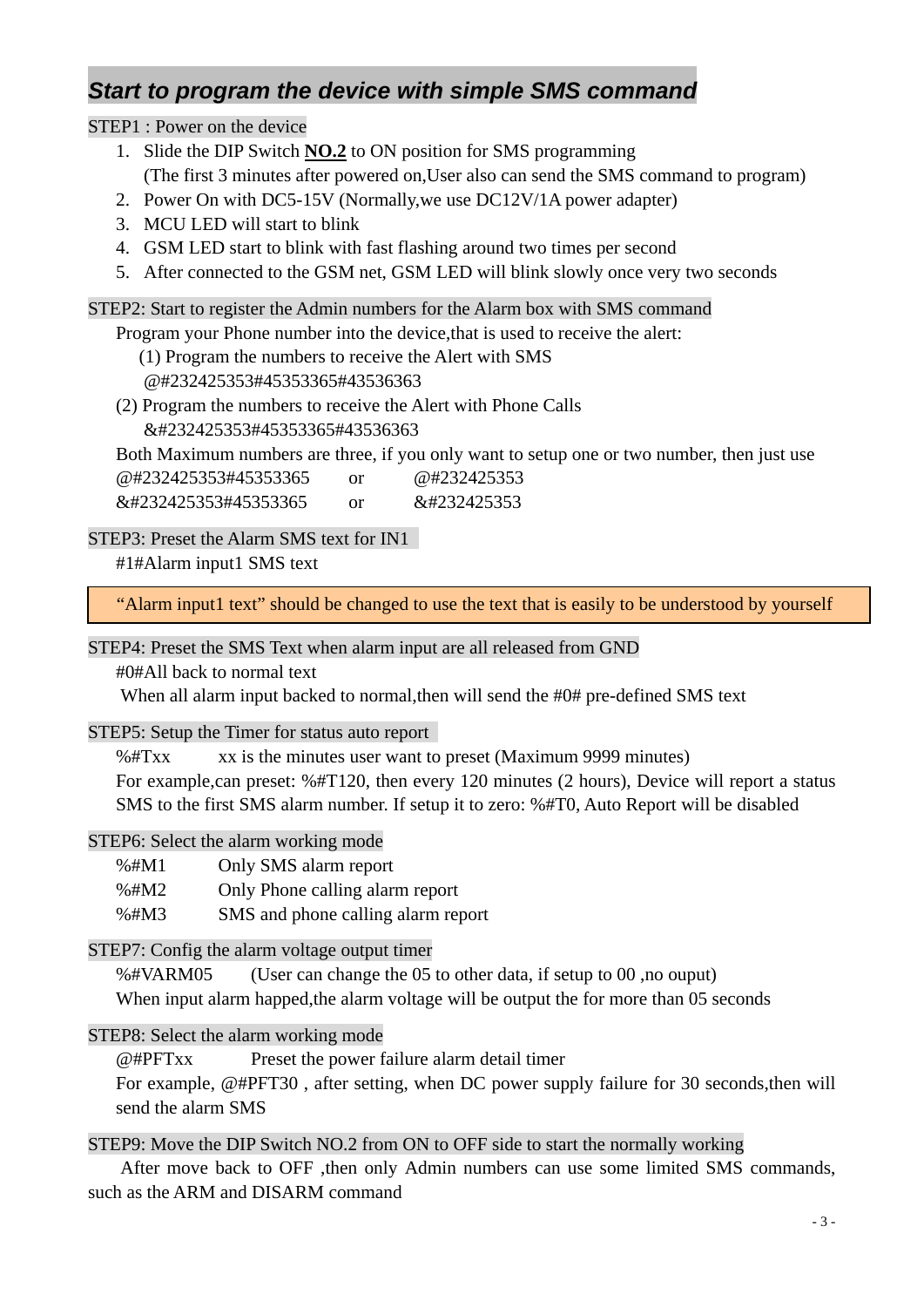### *Start to use device with simple SMS command*

# STEP1: Connect the sensors output to each input port and define the input port type as NO or NC \*\*NC or \*\*NO If you setup to \*NO, then input port is NO type. If you setup to \*NC, then input port is NC type. *Please note: For compatible with GA09's APP, \*\*NO, that is the same as \*\*NC0*

NO PORT: This port is a "Normally Open" port.

NC PORT: This port is a "Normally Closed" port.

Connect two wires of your NC or NO type device output or cable into terminal block IN1 & GND. It does not matter which one is first.

Do not apply any external power on these terminal blocks which might cause damages.

STEP2: Arm or Disarm the input port (Only Numbers in the device memory can do this)

@#ARM1 All input port is enabled (Armed) @#ARM0 All input port is disabled (Disarmed) In order to be compatible with GA09's APP, if the instruction is followed by multiple digits, then *only the first digit is for GA01P, For example, ARM011 and ARM0 are the same.* 

Sometimes,we only want disarm the device temporarily for some minutes, then Use the Alarm phone number to call the device number and hang up after one or two ring back tone,then alarm will be disabled for 10 minute. Keep the ring until the device reject your calling,then alarm will be disabled for 60 minutes.

#### STEP3: How to read the Device data Log?

@#LOG10 (10 is the data Log numbers you want to read through SMS) *(Maximum 100 records can be read back,4 records in every SMS.So if you input 100, then device will send back 25 Text SMS message)* 

STEP4: How to read the device status and parameters?

@#STATUS?

### *About the power failure alert*

For GA01P, have a rechargeable battery inside for power failure alert, when during normal DC power supply working,then will charge the battery automatically, when DC power supply failure,then battery will support the battery to send the alert SMS.

```
BACKUP BATTERY POWER SUPPLY
                                 Power failure alert SMS
WORKING
```
NORMAL POWER SUPPLY WORKING Main power supply working

# *About alarm voltage output*

GA01P has a VOUT output, When alarm happen,then VOUT terminal will have a voltage output, this controlled voltage is the same as the power input voltage. This voltage output can be used to connect the siren,light alarm or for other purposes.

**(Must pay attention to the positive and negative poles of the output voltage, do not reverse)** 

 $-4-$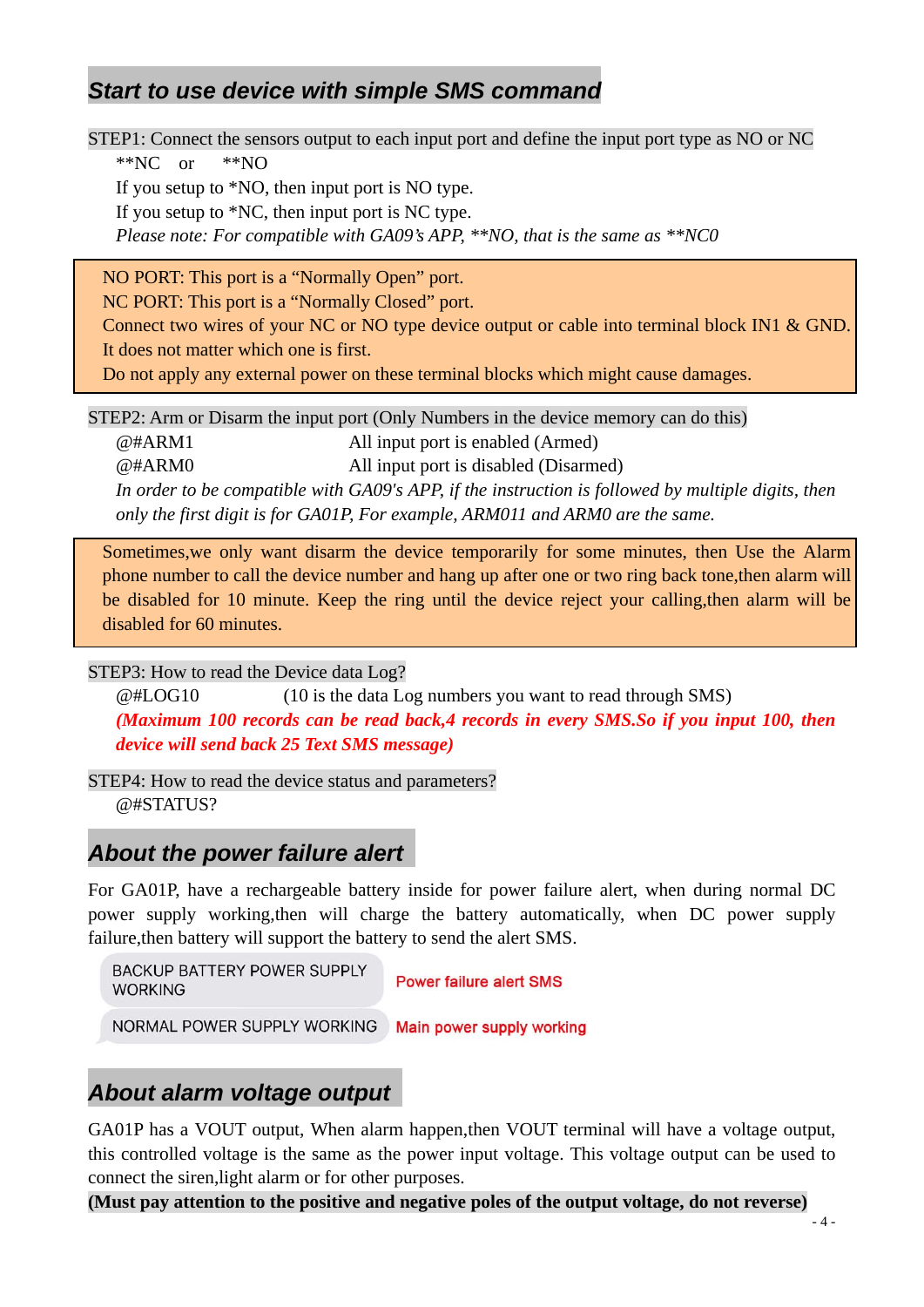# *Fast Q&A and Troubleshooting*

#### 1. How to Reset the Device:

Slide Red switch NO.2 to "ON" side, and then send the SMS command " RESET ".After RESET, it will empty all the SMS alarm and phone call alarm phone numbers in the memory and also device will be in the Only SMS alarm report Mode (M1 mode)

#### 2. What is the uses of the "Programming" Switch

Programing Switch is used to program the device or RESET the device.

Before SMS programming the device,Slide the NO.2 Switch to "ON" side, and then start to send the SMS command to program

After programming the device,Slide the switch to number side to protect the device

#### 3. Why the GSM LED always flash quickly?

- (1) SIM card in the device must support the GSM (2G) net
- (2) Try to push the SIM card out and push it into the slot to test again
- (3) Try to change another SIM card from other SIM card provider to test again

(4) If you still cann't sort the problems ,then please contact the seller for service

#### 4. Why the MCU LED always kept ON even wait more than 70 seconds?

That means device didn't recognize the SIM card properly or no SIM card inside.then you can try to push the SIM card out and push it into the slot to test again and wait around 70 seconds.If MCU LED still cannot start to flash,then please change another SIM card to try again

#### 5. What is the maximum lengh of the alarm SMS text

The maximum text length is 10 characters

#### 6. How to simply disable the alarm input and go to Disarm temporarily?

Use the Alarm phone number to call the device number and hang up after one or two ring back tone,then alarm will be disabled for 10 minute. Keep the ring until the device reject your calling,then alarm will be disabled for 60 minutes.

7. How long will the battery continue to supply power after entering the power-off state?

After the 12V main power supply is stopped, the battery provides power supply. Firstly, the power-down status SMS is reported, and then the power-saving mode is entered, At the same time, the status of the input alarm port is still continuously monitored, and also whether the main power supply has returned to normal. The current consumed at this time is only microampere. So It can even work for months.

# *How to get the fast service from supplier?*